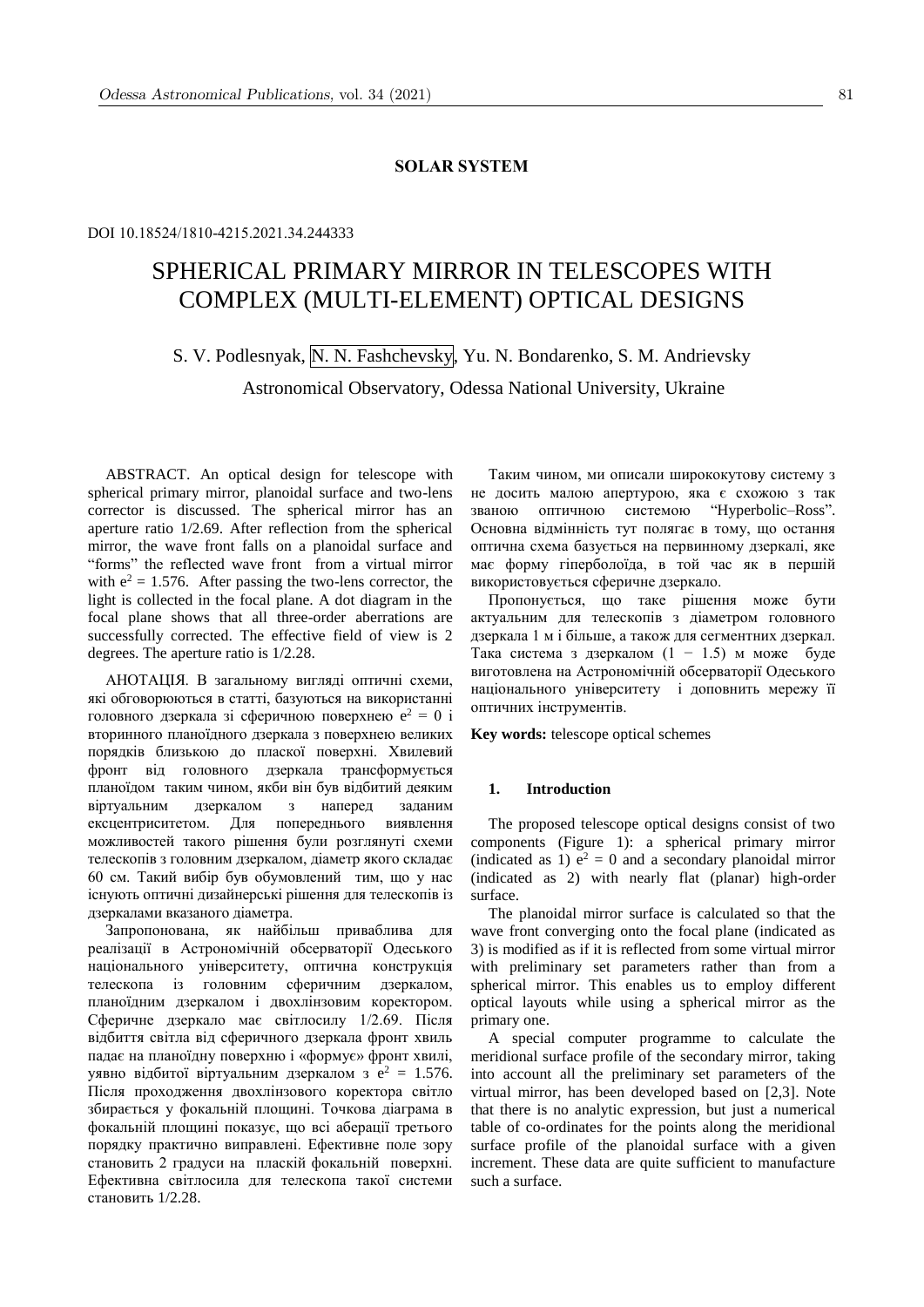

Figure 1: Proposed telescope optical design: Figure 2: The simplest example of correcting the 1− spherical mirror, 2− planoidal mirror, 3− focal plane. spherical aberration of the primary mirror:



1− primary spherical mirror, 2 – planoidal surface, 3 – virtual parabolic mirror, 4 – focal plane.



Figure 3: A dot diagram

## **2. The text of the proposed optical design**

In order to test the proposed optical designs, we chose a spherical mirror which is 60 cm in diameter with the standard light-gathering power of 1/3. Such a choice was mainly due to the fact that there had been already optical design solutions for 60 cm mirror blanks.

Figure 2 illustrates the simplest example of correcting the spherical aberration of the primary mirror.

The wave front after reflection from the spherical mirror (1) on the planoidal surface (2) is turned into the wave front from a virtual parabola (3) with the same lightgathering power; thus, an astigmatic image with corrected spherical aberration is formed on the axis in the focal plane (4). A dot diagram (Figure 3) depicts the effect of the field of view on the image quality.

The centre diffraction image is distorted by a significant comatic aberration towards the edges as must be the case. Therefore, the effective field of view is limited to about 10 arc minutes.

Using the same principles, we have demonstrated that is feasible to produce the Ritchey-Chrétien aplanatic



Figure 4: Optical layout elements: 1 – spherical primary mirror, 2 – planoidal mirror, 3 – virtual hyperbolic mirror, 4 – third small hyperbolic mirror.

design with a spherical primary mirror, equivalent lightgathering power of 1/8 and effective field of view of 0.75 degrees. Though such a layout is of no practical importance due to a long length of the tube in such an optical design, it has been presented here to exemplify all the opportunities for applying the suggested method. Figure 4 shows the following optical layout elements: a spherical primary mirror (1), the planoidal surface (2), a virtual hyperbolic mirror (3) with  $e^2 = 1.01$  and the third small hyperbolic mirror with  $e^2 = 6.537$ .

## **3. Three-mirror telescope**

Three-mirror telescope (Figure 5), whose parameters were calculated by N.N.Faschevsky [4] using a different method, belongs in this type of optical systems. Its optical design consists of a spherical primary mirror (1), the planoidal surface  $(2)$  and the third elliptical mirror with  $e<sup>2</sup>$  $= 0.563$ . The wave front after reflection from the spherical mirror (1) on the planoidal surface (2) is turned into the wave front from a virtual elliptical mirror (3) placed at a given distance.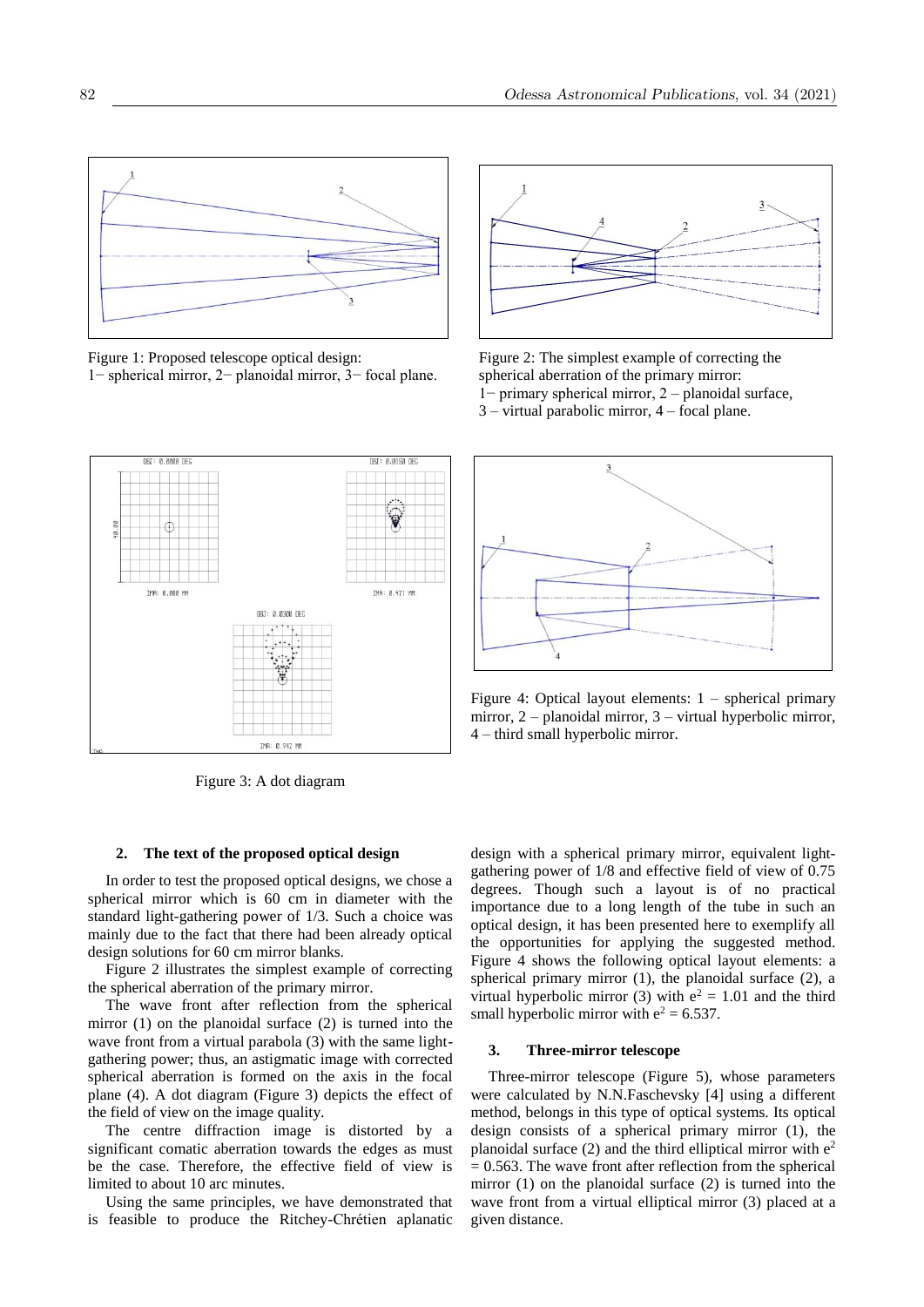

Figure 5: Three-mirror telescope: 1 – spherical primary mirror, 2 – planoidal mirror, 3 – virtual elliptical mirror,  $4$  – the third elliptical mirror,  $5$  – the focal plane.

According to the classification by D.D. Maksutov [1], the virtual and elliptical mirrors form a lengthening postfocal aplanatic system. A dot diagram (Figure 6) depicts the effect of 1.5° field of view on the image quality. Both comatic and astigmatic aberrations are well corrected, but the focal plane remains curved (indicated as 5 in Figure 5). Such a telescope was built at Odesa Astronomical Observatory and produced high-quality images; however, for some reason, the telescope's lifetime turned out to be short.

#### **4. Optical scheme with a two-lens corrector**

Figure 7 presents a telescope with a two-lens corrector. It uses a spherical primary mirror with the light-gathering power 1/2.69 (1), the planoidal surface (2) and a corrector (4). The wave front after reflection from the primary mirror (1) on the planoidal surface (2) is turned into the wave front from a virtual mirror (3) with  $e^2 = 1.576$ , thus, an image is formed in the focal plane (5). A dot diagram of the system is presented in Figure 8; as can be seen, all third-order aberrations are well corrected, the effective field of view is 2 degrees with resolution over a flat focal surface with the light-gathering power 1/1.28.

## **5. Conclusion**

Summarizing, we described a wide-field instrument which is analogous to our earlier calculated telescope optical design named "Hyperbolic − Ross" [5], but unlike the latter the new instrument uses a spherical primary mirror rather than hyperbolic one.

This optical layout appears to be the best practical out of all optical designs discussed above. There are some disadvantages of such systems − an increased light loss due to a large obscuration or additional reflection; moreover, most designs imply internal placement of the light detector. However, all these disadvantages can be minimised with the proper optimisation of the optical system.



Figure 6: A dot diagram (see text)